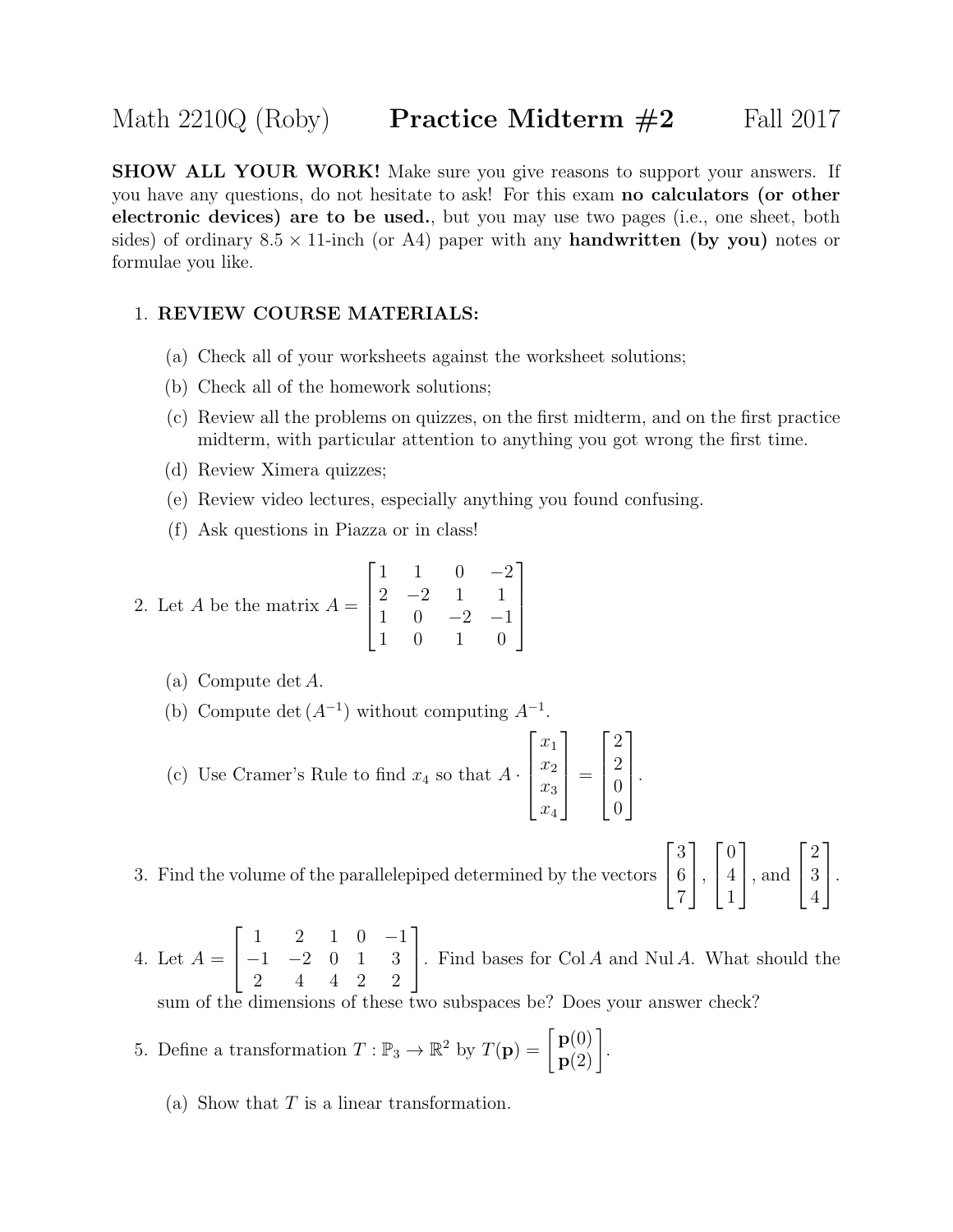- (b) Describe the kernel and range of this linear transformation.
- (c) Write the matrix A of this linear transformation in terms of the standard bases for  $\mathbb{P}_3$  and  $\mathbb{R}_2$ .
- (d) Compute a basis for Nul A.
- (e) Compute a basis for Col A.

| 6. Find the dimensions of Nul A and Col A for the matrix $A = \begin{bmatrix} 1 & 3 & -4 & 2 & -1 & 6 \\ 0 & 0 & 1 & -3 & 7 & 0 \\ 0 & 0 & 0 & 1 & 4 & -3 \\ 0 & 0 & 0 & 0 & 0 & 0 \end{bmatrix}$ . |  |  |  |  |
|-----------------------------------------------------------------------------------------------------------------------------------------------------------------------------------------------------|--|--|--|--|
|                                                                                                                                                                                                     |  |  |  |  |
|                                                                                                                                                                                                     |  |  |  |  |
|                                                                                                                                                                                                     |  |  |  |  |

- 7. If A is a  $4 \times 3$  matrix, what is the largest possible dimension of the row space of A? What is the smallest possible dimension? What if  $A$  is  $3 \times 4$  matrix? Explain!
- 8. For each statement below indicate whether it is true or false, and give reasons to support your answer. To show something is false, usually it is best to give a specific simple counterexample. Extra credit for "salvaging" false statements to make them correct.
	- (a) If A is a  $2 \times 2$  matrix with a zero determinant, then one column of A is multiple of the other.
	- (b) If  $\lambda$  is an eigenvalue of an  $n \times n$  matrix M, then  $\lambda^2$  is an eigenvalue of  $M^2$ .
	- (c) If A and B are  $n \times n$  matrices with det  $A = 2$  and det  $B = 3$ , then  $\det(A+B) = 5$ .
	- (d) det  $A^T = \det A$ .
	- (e) The number of pivot columns of a matrix equals the dimension of its column space.
	- (f) Any plane in  $\mathbb{R}^3$  is a two-dimensional subspace of  $\mathbb{R}^3$ .
	- (g) The dimension of the vector space  $\mathbb{P}_4$  is 4.
	- (h) If dim  $V = n$  and S is a linearly indpendent set in V, then S is a basis for V.
	- (i) If there exists a linearly dependent set  $\{v_1, \ldots, v_p\}$  that spans V, then dim  $V \leq$  $p$ .
	- (j) The eigenvectors of any  $n \times n$  matrix are linearly independent in  $\mathbb{R}^n$ .
	- (k) The range of a linear transformation is a vector subpace of the codomain.
	- (1) The null space of an  $m \times n$  matrix is in  $\mathbb{R}^m$
	- (m) Let A and B be  $n \times n$  matrices. If B is obtained from A by adding to one row of A a linear combination of other rows of A, then det  $B = \det A$ .
	- (n) The row space of  $A<sup>T</sup>$  is the same as the column space of A.
- 9. Let  $S = \{1 t^2, t t^2, 2 2t + t^2\}.$ 
	- (a) Is S linearly independent in  $\mathbb{P}_2$ ? Explain!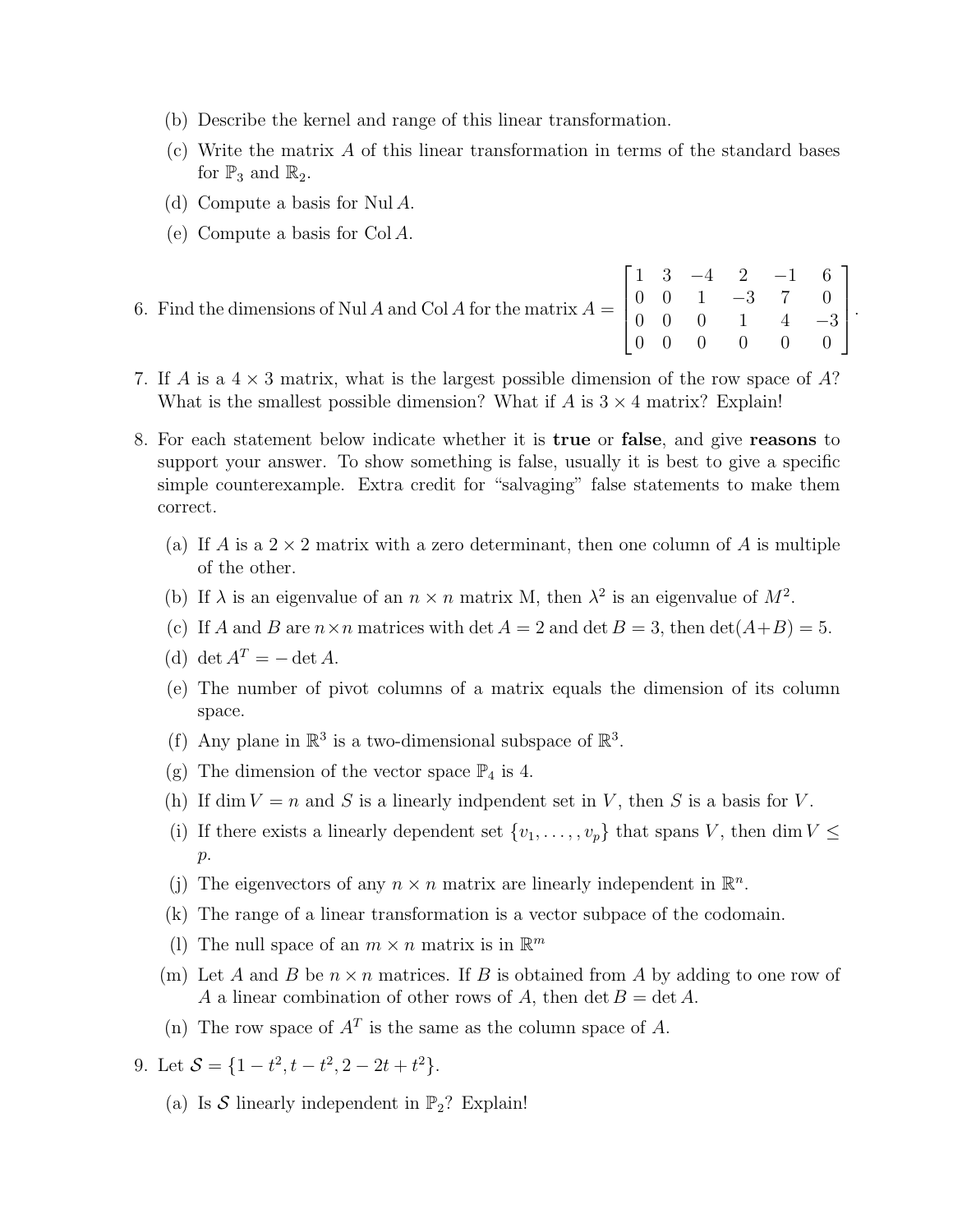- (b) Is  $S$  a basis for  $\mathbb{P}_2$ ? Explain!
- (c) Express  $\mathbf{p}(t) = 3 + t 6t^2$  as a linear combination of elements of S.
- (d) Is the expression unique? Explain!
- 10. Suppose a nonhomogeneous system of six linear equations in eight unknowns has a solution with two free variables. Is it possible to change some constants on the equations' right sides to make the new system inconsistent? Explain!
- 11. Here are some specific tasks you should be able to accomplish with demonstrated understanding:
	- (a) Everything listed already on the first practice midterm.
	- (b) Know the definitions and geometric interpretations of the following basic terms:
		- The determinant of a matrix  $A$  (recursive cofactor expansion) and its interpretation as signed volume of the parallelopiped defined by the columns (or rows) of A.
		- A vector space (via ten axioms), a subspace (of a vector space).
		- A linear transformation  $T: V \to W$  between two (general) vector spaces V and W.
		- Linear (in)dependence and span of sets of vectors in a general vector space  $V$ , and a **basis** for a subspace  $S$  of  $V$ .
		- The coordinates of x with respect to a basis  $\mathcal{B} = {\bf{b}_1, \ldots, b_n}$  for a vector space V, and the **coordinate mapping**  $\mathbf{x} \mapsto [\mathbf{x}]_B$  from V to  $\mathbb{R}^n$ .
		- An isomorphism  $T: V \to W$  between two vector spaces (i.e., a one-to-one and onto linear transformation).
		- The **dimension** of a vector space and the **rank** of a matrix A.
		- An eigenvector and eigenvalue of a square matrix A.
		- **Similarity** of two square matrices A and B.
	- (c) Row reduce a matrix A to echelon and/or reduced echelon form. Use this process and an understanding of pivot positions to (in addition to items on  $PM#1$ ):
		- compute the determinant of a square matrix  $A$ ;
		- compute bases for Col A, Row A and the dimensions of these subspaces; and
		- compute eigenvectors corresponding to a given eigenvector  $\lambda$  of A.
	- (d) Understand how row operations affect det A and use them to reduce a matrix  $A$ to triangular form, in order to calculate det A (as product of diagonal entries). Use properties of determinants to compute the determinant of related matrices.
	- (e) Know basic properties of determinants, including:
		- i. det  $A^T = \det A$ ;
		- ii.  $\det(AB) = (\det A)(\det B);$
		- iii. A is invertible  $\iff$  det  $A \neq 0$ ; and